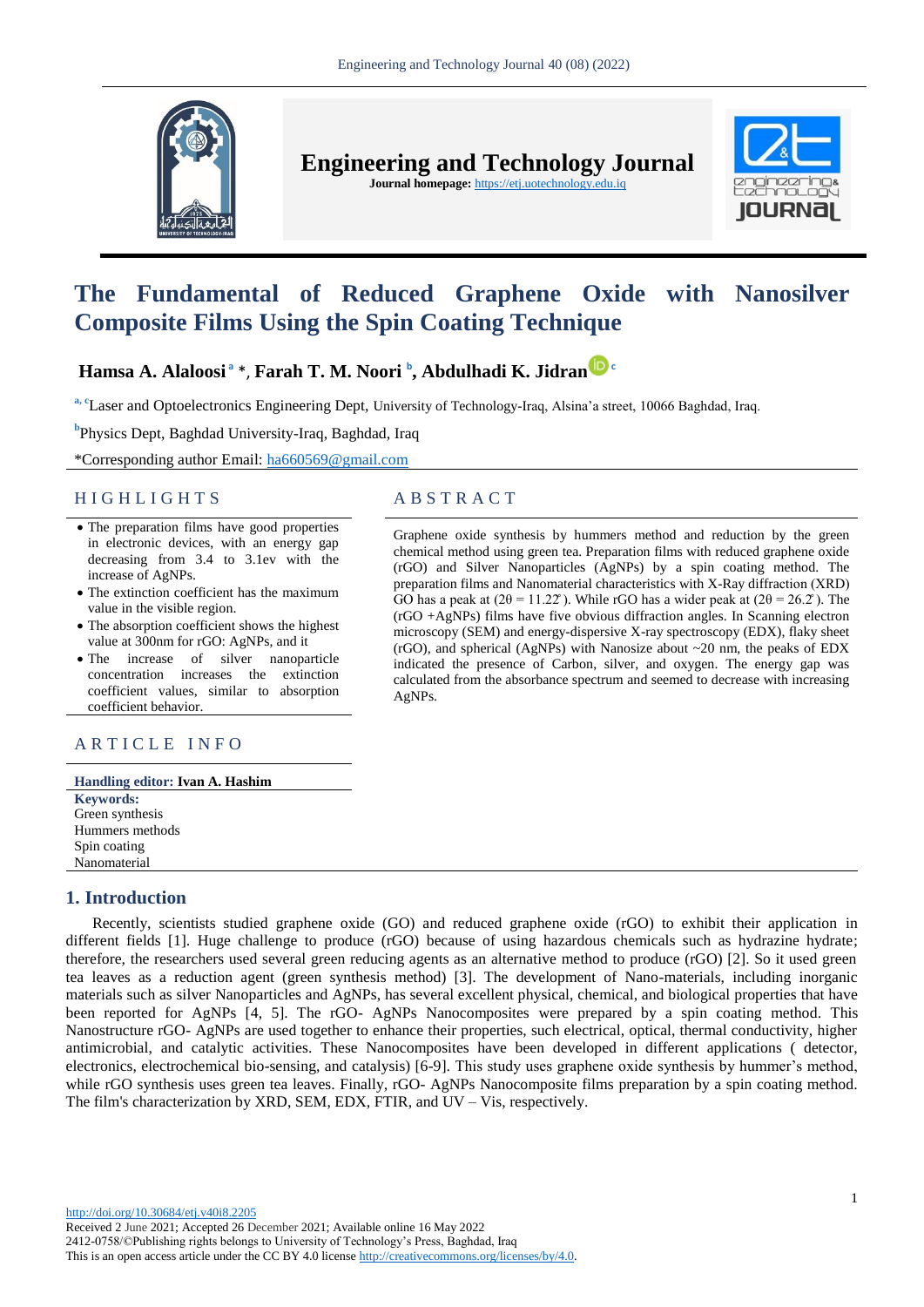#### **2. Experimental Wor**

#### **2.1 Material**

The materials used are Graphite rod 99.995%, KMnO<sub>2</sub>, 99%, NaNO<sub>3</sub>,99.5%, H<sub>2</sub>O<sub>2</sub>,32% and HCl,37.5% from (Sigma-Aldrich) and ( H<sub>2</sub>SO<sub>4</sub>, 98%) from (LOBA Chemie) and green tea leaves, Poly Methyl Methacrylate (MERCK), toluene (Sigma-Aldrich), and silver Nanoparticles (Sigma-Aldrich).

#### **2.2 Synthesis of (GO) and rGO**

The fundamental material used by Hummer for the synthesis of graphene oxide is the processing of powder from the graphite rods. In that synthesis, 1 g of graphite powder and  $0.5$  g of NaNO<sub>3</sub> were applied (in an ice bath container) to the sulfuric acid. This was followed by the slow addition of 3 g of  $KMnO<sub>2</sub>$  at a temperature of around 40°C. Besides, a magnetic stirrer is used at 30°C for 30 hours for mixing. By inserting 5 ml of 32 percent  $H_2O_2$ , the reduction of  $KMnO_2$  is carried out. This forms the color of the mixture to light brown and finally washes the mixture with deionized water and 5% HCl (HCl  $(11.52)$  + H<sub>2</sub>O (88.75)) ml. Finally, to achieve solid graphene oxide, the substance was dehydrated at 70°C for 5h. (rGO) synthesis by a green chemical process which was Formulated by adding (0.09375 g) of graphene oxide in (75 ml) of green tea. The filter paper was used to filter the green tea solution. The mixture was placed on an ultrasonic for 1 hour and then on a magnetic stirrer for 2.5 hours at a temperature of less than 90 C. The product was filtered and dried in an oven for 3 hours at a temperature below  $(80 \text{°C})$ .

#### **2.3 Sample Preparation by Spin Coating**

The liquid samples of (r GO +Ag) with different proportion (r GO  $(0.15 \text{ g}/25 \text{ml})$  +Ag  $((0.015, 0.025, 0.035))$  will deposition on (glass + Si – p-type) slides. with the high-speed rotation of the substrate (typically  $>10$  rotations per second = 600 rpm). The surface of a spinning substrate is coated (cast) with a solution of the desired material in a solvent. A liquid solution is deposited onto a rotating substrate to form a thin layer of solid material. The deposited substrate will be annealing at 70 °C for 2h and be characterized by XRD, SEM, EDX, FTIR, and UV-Vis.

#### **3. Results and discussion**

#### **3.1 X-Ray Diffraction XRD**

The XRD model (X-Ray Shimadzu 6000) spectra of GO and rGO are given in figure1a. GO contains a peak at ( $2\theta = 11.22^\circ$ ) with d- spacing  $(7.87 \text{ Å})$ . This peak indicates the successful production of graphene oxide by this method. Because of the oxygen functional group formed, the  $d$  – spacing of graphite increased  $(d = 4.35 \text{ A})$  because of carboxyl, hydroxyl, and epoxy that lay between the graphite. [10, 11]. rGO exhibits a wider peak at  $(2 \theta = 26.2^{\circ})$  with d- spacing (4.87 A), which improves the removal of the functional oxygen group. GO, and rGO both have a hexagonal structure. [12, 13]. While, figure1 b illustrate the XRD spectra of AgNPs with peaks at  $(2\theta = 38.1829, 44.3727, 64.53)$  with plan  $((111), (200), (220))$  respectively [14]. (r GO +AgNPs) films illustrated in figure1 c The five obvious diffraction peaks  $(2\theta = 27.77, 32.32, 46.22, 67.27, 75.87)$  with the plan ((100), (111), (200), (220) (311)) respectively planes of face-centered cubic (FCC) crystalline structure, respectively, suggesting that AgNPs exist in the crystalline state [14]. Used Debye-Scherrer's Equation to determine the average crystallite size:

$$
D = \frac{\kappa \lambda}{\beta \cos \theta} \tag{1}
$$

Where D is the crystallite size,  $\lambda$  is x-ray wavelength (1.54178 A°),  $\beta$  is full width at half maximum (FWHM) of the observed peak, and  $\theta$  is the diffraction angle. By resolving the greatest intensity peak, the average crystallite size was estimated. The average crystallite size was calculated. ( $D_{ave} = 8.95$  nm,  $7.67$  nm,  $22.719$  nm,  $71.25$  nm) for (GO, rGO, AgNPs and rGO+ AgNPs) respectively.

#### **3.2 Scanning Electron Microscopy (SEM) and Energy Dispersive X-ray Spectroscopy (EDX)**

SEM type (MIRA3FEG-SEM) images shown in Figure 2. a, b, and c (rGO + Ag) films, it was found AgNPs are deposited and prevail on Nano reduced graphene flakes, the average particles size of AgNPs is about  $\sim$ 25 nm. Because of the strong electrostatic and electrical contact between rGO flakes and AgNPs, AgNPs were deposited on them. [15].Using energydispersive X-ray spectroscopy (EDX), elemental compositional analysis of  $(rdO + Ag)$  Nano-composite films was determined. The C, O, and Ag signals verified the direct-mapped  $(rgO + Ag)$  Nano-composite films [16].

#### **3.3 Fourier Transmission Infrared (FTIR)**

Figure 3 displays the FTIR model (SHIMADZU) spectrum for GO and rGO. This test was carried out to determine the functional groups of oxygen contained in the materials. In addition, reduced graphene oxide is projected to have less oxygen than graphene oxide. Figure 3a shows GO spectra, a sharp board peak located at 3421 cm–1, indicating the presence of the O-H hydroxyl group and the peak C=O stretching at 1681 cm-1. Also, the epoxy group C-O-C and C-O stretch at 1222 cm-1 and 1063 cm-1, respectively [2]. Oxygen group presence indicated the successful synthesis of graphene oxide [17]. For rGO spectra in Figure 3, the peak  $3421 \text{ cm}^{-1}$  disappears [18]. The new peak C=C was Noticed at 1737 cm-1 [19]. The peak at 1681  $cm<sup>-1</sup>$  is less intense than GO because of the oxygen removed by the green tea leaves [20]. In the case of (rGO + AgNPs) films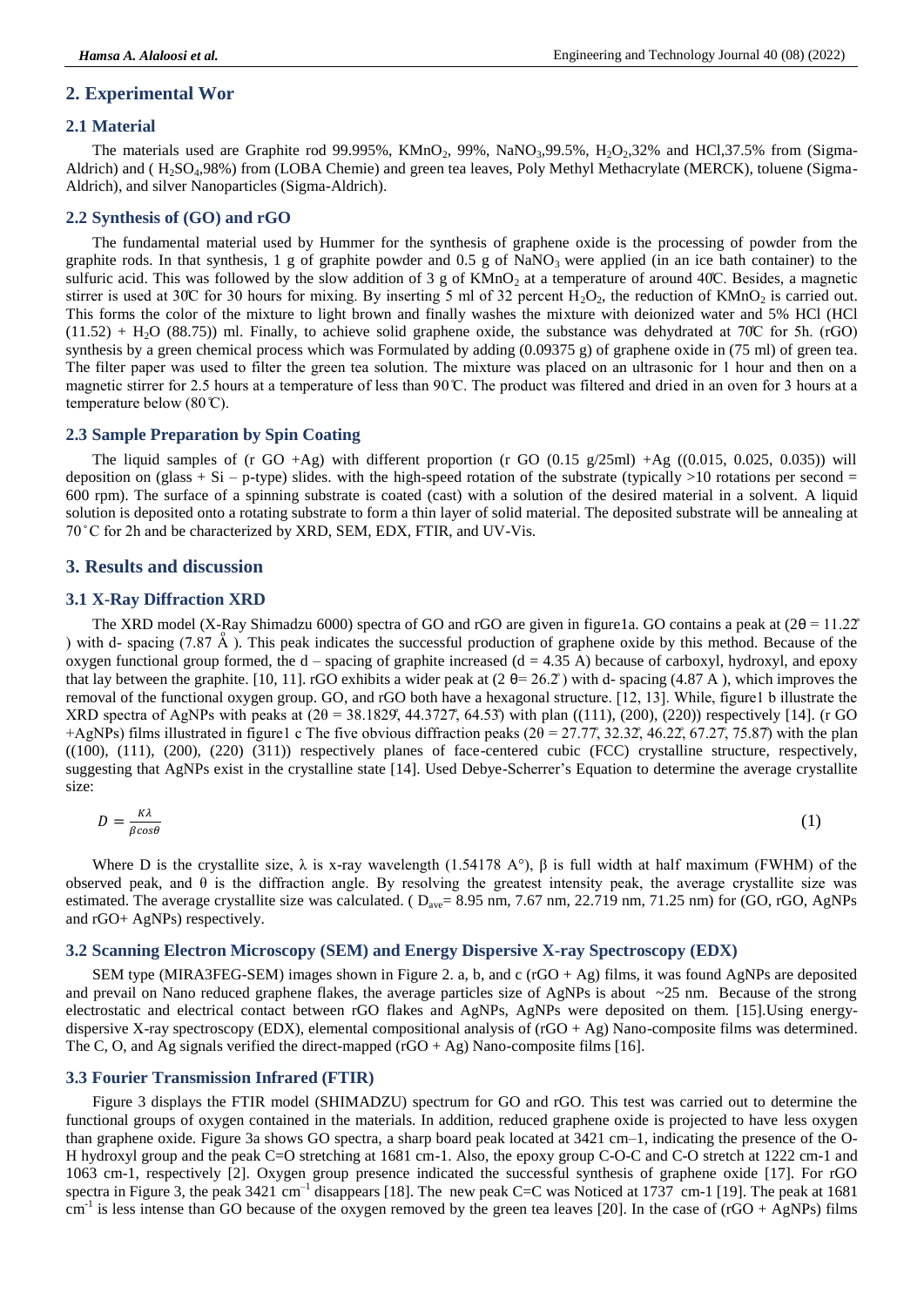(S(A, B, C) figure 3 b, The strength of the peaks owing to carbonyl and other groups decreases further as a result of the development of AgNPs on the surface of rGO[21].

#### **3.4 Ultraviolet-Visible Light Spectroscopy (UV-Vis)**

In UV- Vis type (UV-1280 and UV1900 Shimadzu) spectrum of (rGO + Ag) films, absorbance peak illustrate in figure3(a), a sharp peak appears at 245 nm for rGO + Ag which due to the presence of rGO and e to the  $\pi \rightarrow \pi*$  transitions of aromatic C-C bonds. While in film rGO + Ag3 peak appears at 422 nm, these peaks' appearances are compatible with the development of silver nanoparticles on the flaks surface, which correlates to the typical surface (Plasmon resonation) [22, 23]. The bandgap of the rGO + Ag Nano-composite was calculated using Tauc equation [22]:

$$
\alpha h v = D(hv - E_a)^n
$$

$$
(2)
$$

Here,  $\alpha$  is the absorption coefficient, hv is the incident photon's energy, Eg is the optical band gap energy, D is a constant and n is an index and can have values i.e. 2, 3, 1/2 1/3, which depends on the band to band transitions. The transition data enables the best linear fit in the band edge region for  $n = 1/2$ . The plot of  $(\alpha hv)$  2 vs. hv is shown in Figure 3(b, c, d). The energy gap decreases with increasing the Ag nanoparticles from 3.4 eV to 3.1 eV [24, 25].



**Figure 1:** Illustrate the XRD spectrum of (rGO: AgNPs 1, 2, and 3) thin films prepared by Spin Coating model (SPC-TN-556).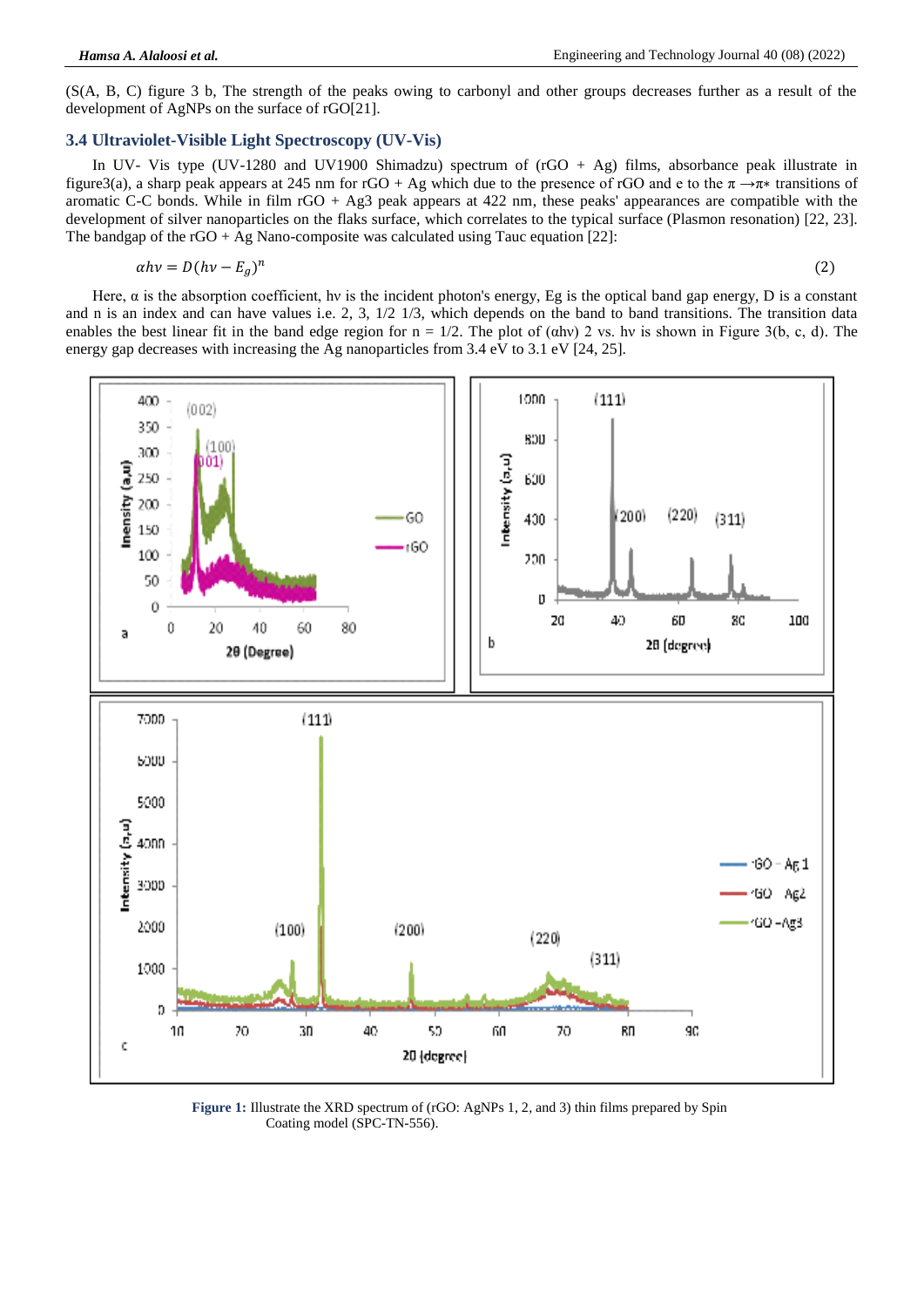

**Figure 2:** a, b, and c show SEM and EDX images of (rGO + Ag) films



**Figure 3:** Demonstrates FTIR spectrum for a. GO and rGO. and b. rGO + AgNPs films by spin coating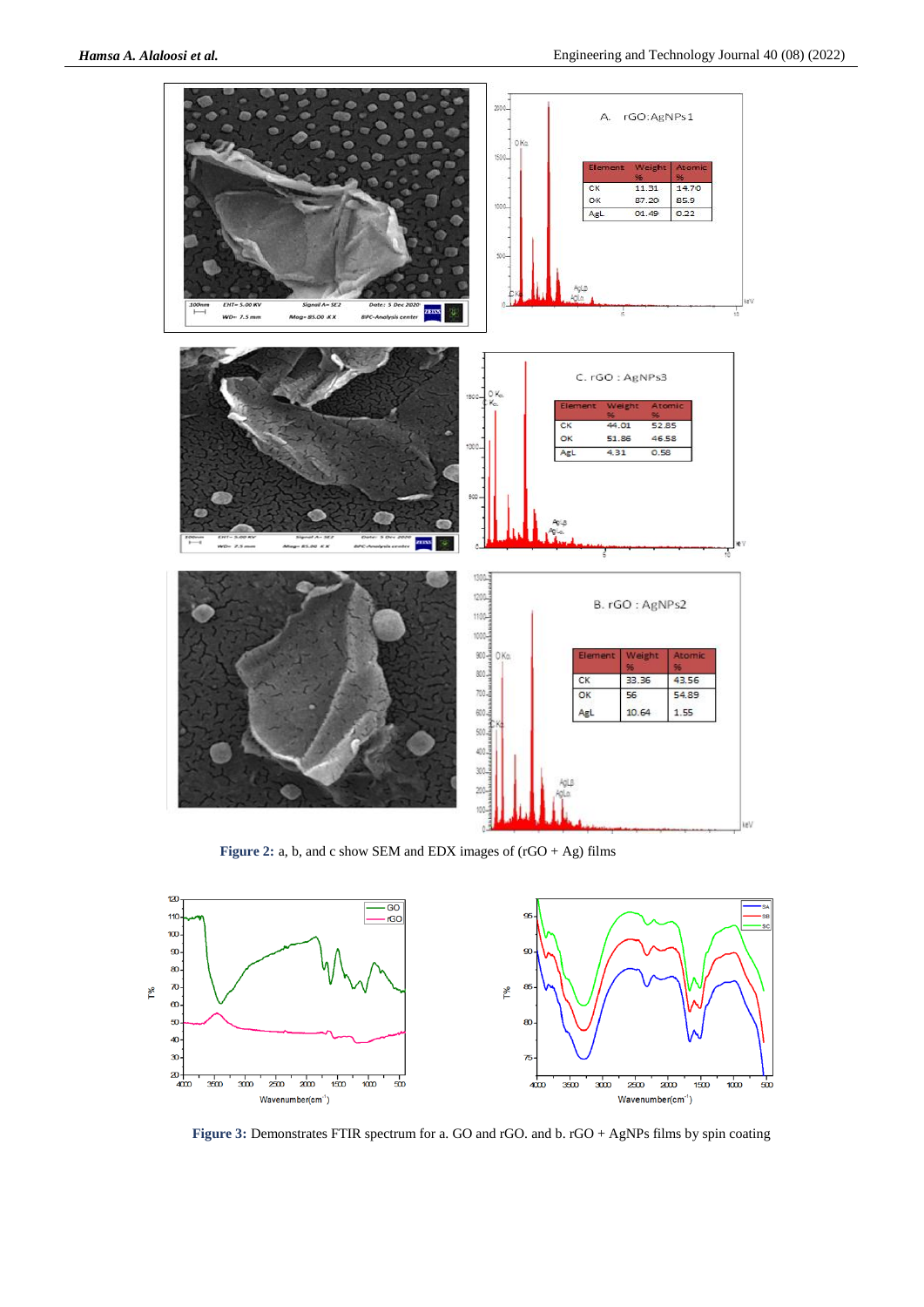

**Figure 4:** a. absorbance of GO and rGO b, c, d, Bandgap of rGO + AgNPs films.

#### **4. Conclusion**

Flakey sheet of reduced graphene oxide in Nanoscale and spherical silver Nanoparticles illustrated in the scanning electron microscopy (SEM). The preparation films have good properties in electronic devices with an energy gap decreasing from 3.4 to 3.1ev with increasing AgNPs. The extinction coefficient has a maximum value in the visible region. The increasing silver nanoparticle concentration increases the extinction coefficient values, similar to absorption coefficient behavior. While the absorption coefficient shows the highest value at 300nm for rGO:AgNPs, and it decreases until it vanishes at a wavelength of 1100nm.

#### **Acknowledgment**

The authors acknowledge the University of Technology for its efforts to complete this work.

#### **Author contribution**

All authors contributed equally to this work.

#### **Funding**

This research received no specific grant from any funding agency in the public, commercial, or not-for-profit sectors.

#### **Data availability statement**

The data that support the findings of this study are available on request from the corresponding author.

#### **Conflicts of interest**

The authors declare that there is no conflict of interest.

#### **References**

- **[1]** W. Lv et al., Low-Temperature Exfoliated Graphenes: Vacuum-Promoted Exfoliation and Electrochemical Energy Storage, ACS Nano, 3 (2009) 3730–3736. Doi:10.1021/nn900933u
- **[2]** Y. Hernandez et al., High-yield production of graphene by liquid-phase exfoliation of graphite, Nat. Nanotechnol., 3 (2008) 563–568. Doi:10.1038/nnano.2018.215
- **[3]** J. Zhang, H. Yang, G. Shen, P. Cheng, J. Zhang, and S. Guo, Reduction of graphene oxide via <scp>l</scp> ascorbic acid, Chem. Commun., 46 (2010) 1112–1114 .
- **[4]** M. A., Faramarzi, A. Sadighi, Insights into biogenic and chemical production of inorganic nanomaterials and nanostructures. Adv. Colloid Interfac, 20 (2013) 189−190. https://doi.org/10.1016/j.cis.2012.12.001
- **[5]** M. Shah, D. Fawcett, S. Sharma, S. K. Tripathy, and G. E. J. Poinern, Green synthesis of metallic nanoparticles via biological entities. Materials, 8 (2015) 7278–7308. doi:10.3390/ma8115377
- **[6]** Y. A. Chen, Y.J. Tai, and N.H. Fast Process to decorate silver nanoparticles on carbon nanomaterials for preparing highperformance flexible transparent conductive films. Langmuir. 2 (2013) 8433–8439. https://doi.org/10.1021/la401662d